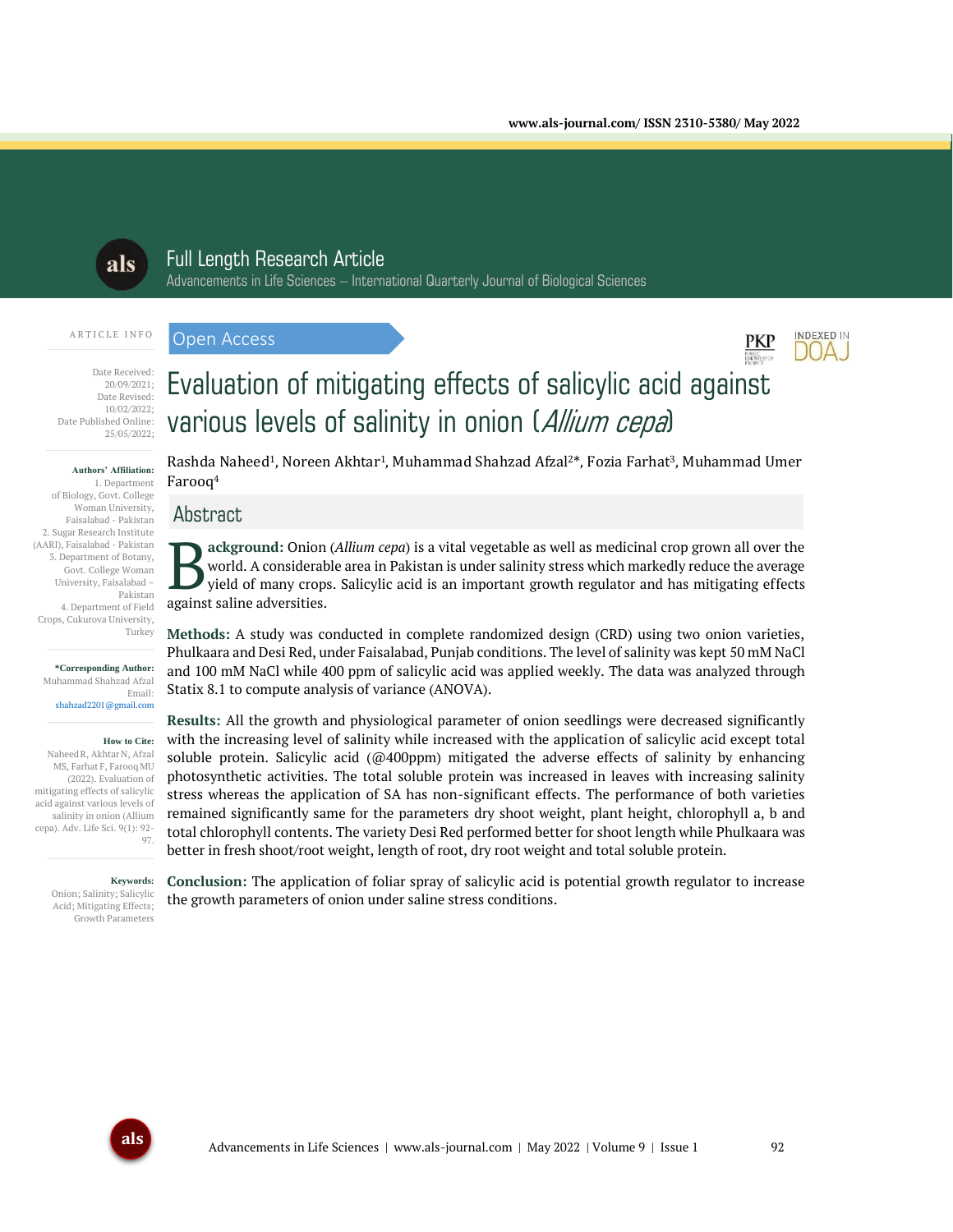# Introduction

Onion (A*llium cepa* L.) is key vegetable crop grown all around the world with its additional flavor, nutrition and medicinal values. During 2016 the world observed 40.69 million productions of onion utilizing an area of 4.95 million hectare. Pakistan occupies a position of  $6<sup>th</sup>$ , 5 th and 23rd by production, area and yield of onion in comparison to other countries in world [1]. Production of onion stood 2.099 million tons occupying 0.154 million hectare area during fiscal year 2020-21 facing a reduction of 1.1% in comparison to last year [2].

There exists a considerable yield gap in comparison to other countries producing onion in world. Salinity stress is major factor that affects the growth of crops like onion to reduce the overall yield especially in semi-arid /arid areas of country.

It is dire need of the time to increase per unit yield onion to meet the requirement of country. So, per unit production of onion needs to be enhanced in country utilizing best suited techniques and available germplasm combating with saline conditions.

Onion *(Allium cepa* L.) being a popular vegetable have pungent bulbs and flavorful leaves that are liked by consumers. It is member of genus *Allium* and family Alliaceae. More than 500 species have been reported under the genus, onion being the most popular among them in most parts of world. Onion contains phytochemical, vitamin C, flavonoids and sulphuric compounds. It also has anti-cancerous and antimicrobial properties that are beneficial for human health. Normally onion consists of following constitutes, water 89% then carbohydrates 9% and 1% protein along with negligible amount of fat. An amount energy of 40 kilocalories from 100g of onion is obtained [3]. Salicylic acid (2-hydroxybenzoic acid) is considered vital growth regulator which is found in plant kingdom. It is molecule belonging to diverse set of phenolic group that is synthesized by plants under various conditions of climate [4]. It has been revealed that foliar application of SA has played significant role in enhancing the yield of brinjal [5]. However, little amount of literature has been reported for its role in onion crop. It has also been studied that salicylic acid has positive effects on biometric parameters of many crops[6] . Salicylic acid can be used in plants to enhance tolerance against abiotic and biotic stresses[7,8].

When the concentration of salts exceeds to higher level than natural occurrence then then it is stated as salinity. It has negative and adverse effects on the growth of plants as it disturbs the uptake of ions from soil leading stunted growth. It has been threatening problem in world for agriculture production. By the increasing level of salinity the accumulation level of Na+

and Cl- increases that have deleterious effects in plant growth. Among these two the concentration of Cl- is more deleterious in plant [9]. According to some approximations about 20% cultivated area in world is affected by salinity. It cause osmotic and ionic stress in plant that disturbs the plant growth leading to lower economic yield [10].

In present study two onion varieties, Phulkaara and Desi Red, were assessed with the objective to examine varietal response against salinity, the effects of foliar application of salicylic acid and its mitigating effects on morpho-physiological parameters under salt stress conditions.

## Methods

A pot experiment was conducted during 2020-21 at Government College Women University Faisalabad deploying completely randomized design (CRD). The experiment consisted of two onion varieties, Phulkaara and Desi Red. The coordinates of field were 31.4181º N and 73.1199º E of latitude and longitude respectively.

| <b>Parameters</b> | <b>Description (Value)</b>              |
|-------------------|-----------------------------------------|
| Saturation        | 35%,                                    |
| pH                | 7.5                                     |
| EC                | $1.10$ dS m <sup>-1</sup>               |
| Organic matter    | 1.91%,                                  |
| Total N           | $8.0 \,\mathrm{mg} \,\mathrm{Kg}^{-1}$  |
| Available P       | $8.0 \,\mathrm{mg} \,\mathrm{Kg}^{-1}$  |
| Available K       | $1.52 \,\mathrm{mg} \,\mathrm{Kg}^{-1}$ |
|                   |                                         |

**Table 1:** The soil analysis of experimental soil.

It indicated that the soil texture is loamy with saturation. The data on weather was taken from weather observatory of plant physiology section, Agronomic Research Institute-AARI, Faisalabad (Table 2).

| Month     | Mean temperature<br>$(^{\circ}C)$ | Mean relative<br>humidity (%) | rainfall<br>Total<br>(mm) |  |  |  |
|-----------|-----------------------------------|-------------------------------|---------------------------|--|--|--|
| September | 30.3                              | 63                            | 20                        |  |  |  |
| October   | 25.9                              | 60.6                          |                           |  |  |  |
| November  | 18.7                              | 66                            | 1.2                       |  |  |  |
| December  | 15.4                              | 63                            | 3.9                       |  |  |  |
| January   | 13.8                              | 66                            | $\Omega$                  |  |  |  |
| February  | 18.1                              | 61                            | 7.3                       |  |  |  |
| March     | 24.2                              | 55.6                          | 12.1                      |  |  |  |
| April     | 29.8                              | 58.6                          | 11.2                      |  |  |  |

**Table 2:** Weather data for whole crop season (2020-21) of Onion cultivation.

The seed of both varieties was grown on bed to get germinated seedling which were shifted to earthen pots after 30 days. The seedlings were grown under six treatments:

- T1 : 0 mM NaCl
- T2 : 50 mM NaCl
- T3 : 100 mM NaCl
- T4 : 400ppM SA
- $T5: 50$  mM NaCl + 400 ppm SA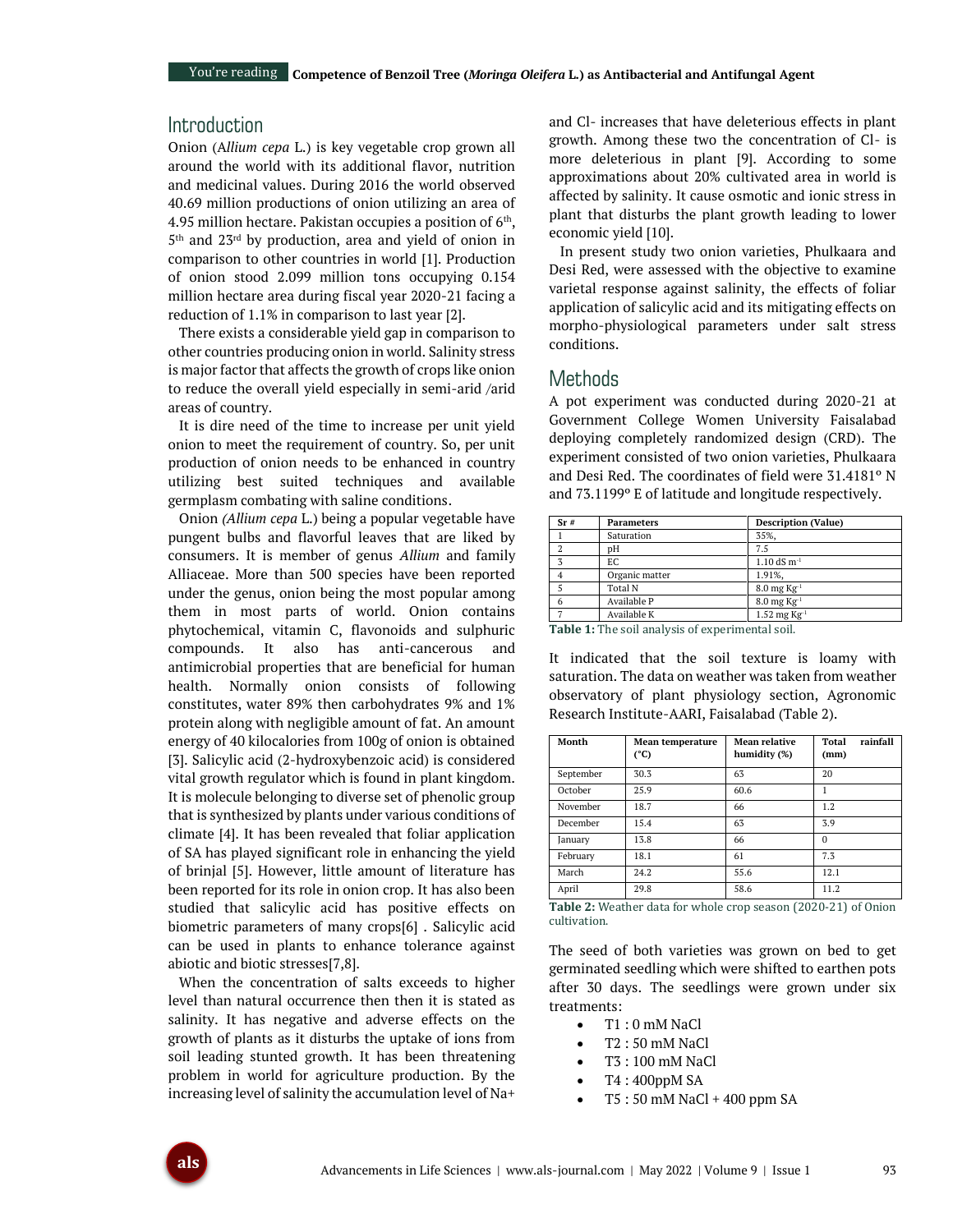#### • T6 : 100 mM NaCl +400 ppm SA

The concentration of salinity was made according to each treatment using molar mass. The treatment 50 mM NaCl was prepared using molar mass 58.44g (NaCl). Hence 2.9 g of NaCl was used to prepare 50 mM NaCl solution that was used in soil media preparation. Foliar spray of Salicylic acid was used after an interval of seven days. Growth parameters (Fresh Shoot and Root Weight (g), Shoot and Root Length (cm), Dry Root/Shoot Weight (g) and Plant Height (cm)) and physiological (Chlorophyll Contents (mg/g), Total Soluble Protein (mg/L)) parameters were recorded after three months. Fresh leaves of seedlings were taken for the measurement of photosynthetic pigments (Chlorophyll a+ and total chlorophyll as mg/100g of fresh leaves weight) according to method proposed by [11]. Total soluble protein was also determined by using the methodology proposed by [12].

#### **Statistical Analysis**

The data was subjected to Statistix 8.1 for analysis. The CRD trial data was analyzed using two way interaction at 5% value of least significant difference (LSD) [13]. The analysis of variance (ANOVA) was applied to data [14]. The mean values were tabulated, and results were inferred.

### **Results**

Two onion genotypes Desi Red and Phulkaara tested under various concentrations of NaCl along with different combinations of salicylic acid to check its mitigating effects against salinity stress.

### **Fresh Shoot/ Root Weight (g)**

Fresh root weight observed declining trend with increase in salinity level. However, maximum mean value for this parameter was observed in 400ppm SA treatment level showing significantly higher value in comparison with all other treatments. The mitigating effects were observed while using the 400ppm SA along with 50 mM NaCl and 100 mM NaCl. Similarly, fresh root weight was reduced with increase in salinity level. The foliar application of salicylic acid impacted nonsignificantly. However, maximum fresh root weight was observed in 400ppm SA (Table 3).

### **Shoot/ Root Length (cm)**

The maximum value for root and shoot length was observed in 400ppm SA level of treatment. A decreasing trend with increasing salinity level in soil was observed for both parameters. The foliar application of salicylic acid resulted in mitigating the toxicity of salinity in significant way. However, in case of shoot length its

### **Dry Root/Shoot Weight (g)**

Dry shoot and root weight showed that the increasing salinity level affects adversely these parameters. A significant difference was observed with the increasing level of salinity. Maximum value for both characters was observed in case of 400ppm SA showing the better growth while applying salicylic acid in the absence of salinity. A significant mitigating effects were revealed up to 50 mM NaCl while applying salicylic acid but its mitigating effects were non-significant at 100 mM NaCl +400 ppm SA level of treatment. It shows that higher level of salinity has adverse effects on plant growth leading to less mitigating effects even by application of foliar application of salicylic acid (table 3).

### **Plant Height (cm)**

The increasing salinity level also affected the plant height significantly. Maximum height of seedlings of onion was found in case of 400ppm SA showing its positive effects on plant height. The mitigating effects of application of 400ppm SA in combinations with 50 mM NaCl and 100 mM NaCl showed significant difference. It showed the salicylic acid has positive effects to reduce the salinity adversities and to enable plants to cope with adverse effects of salinity on growth (table 3).

#### **Chlorophyll Contents (mg/g)**

The chlorophyll contents showed significant reduction with the increasing level of salinity. It may be due to reduction in the photosynthesis activity of onion seedlings. The application of foliar spray effected positively, and maximum value of chlorophyll a, b and total chlorophyll was observed at 400ppm SA level of treatment. The mitigating effects of salicylic acid were non-significant in case of 50 mM NaCl + 400 ppm SA while significant effects were observed in 100 mM NaCl +400 ppm SA level of treatment.

#### **Total Soluble Protein (mg/L)**

The protein contents in the leaves of onion seedlings were increased with the increasing level of salinity in soil. The maximum amount of total soluble protein was found in 100 mM NaCl level of treatment. The amount of protein showed increasing trend with the increase of salinity level in soil. The lowest mean value was observed in control treatment and 400ppm SA level of treatment.

### **Performance of both Genotypes**

The comparison of both varieties showed that the onion variety Desi Red showed significant better performance

|                | acid resulted in initigating the toxicity of samility in                                                                                                                     |                  |                               |                   |                   |                       |                                                                          |                   |                    |                              |                    |                    |
|----------------|------------------------------------------------------------------------------------------------------------------------------------------------------------------------------|------------------|-------------------------------|-------------------|-------------------|-----------------------|--------------------------------------------------------------------------|-------------------|--------------------|------------------------------|--------------------|--------------------|
|                | significant way. However, in case of shoot length its<br>effects were non-significant for the theatment level of f<br>$100 \text{ mM NaCl} + 400 \text{ ppm } SA$ (table 3). |                  |                               |                   |                   | ight                  | ම<br>igi<br>S                                                            | a)                | (mg/g)             |                              |                    |                    |
| <b>als</b>     |                                                                                                                                                                              | දි ම             | ම<br>£                        | ಜ                 |                   | ම<br>ă                |                                                                          | eight             |                    | 88)<br>음<br>연                |                    |                    |
|                | 0 mM NaCl (Control)                                                                                                                                                          |                  | Advancements an Life Sciences |                   |                   |                       | $_{1}$ www.als $_{0}$ j $_{0}$ yenal. $_{0}$ og $_{1}$ 4 May $_{1}$ 4JzZ |                   |                    | VQHme P <sub>0l1</sub> 45sue | 0.483B             | 3.182 $94$         |
| T2             | 50 mM NaCl                                                                                                                                                                   | 3.9 <sup>c</sup> | $0.173$ <sup>c</sup>          | 40.7 $C$          | $15.2 \text{ CD}$ | 0.284C                | $0.026$ BC                                                               | 55.9 <sup>D</sup> | 0.269 <sup>B</sup> | $0.169$ BC                   | 0.437c             | 4.099 <sup>B</sup> |
| T <sub>3</sub> | 100 mM NaCl                                                                                                                                                                  | 3.1 <sup>D</sup> | $0.175$ BC                    | 37.7c             | 13.1 <sup>D</sup> | $0.338$ <sup>BC</sup> | 0.021c                                                                   | 50.7 <sup>E</sup> | 0.180P             | $0.178$ <sup>AB</sup>        | 0.359P             | 5.165A             |
| T <sub>4</sub> | 400ppm SA                                                                                                                                                                    | 6.2 <sup>A</sup> | 0.257 <sup>A</sup>            | 54.1 <sup>A</sup> | 22.3 <sup>A</sup> | 0.565 <sup>A</sup>    | 0.036 <sup>A</sup>                                                       | 76.3 <sup>A</sup> | 0.469 <sup>A</sup> | 0.196 <sup>A</sup>           | 0.664 <sup>A</sup> | 3.015 <sup>D</sup> |
| T <sub>5</sub> | $50$ mM NaCl + $400$ ppm SA                                                                                                                                                  | 5.0 <sup>B</sup> | $0.198$ BC                    | 46.4B             | 18.5 <sup>B</sup> | $0.350$ <sup>BC</sup> | $0.031$ <sup>AB</sup>                                                    | 64.8 <sup>B</sup> | 0.302B             | $0.180$ AB                   | 0.482B             | 3.749c             |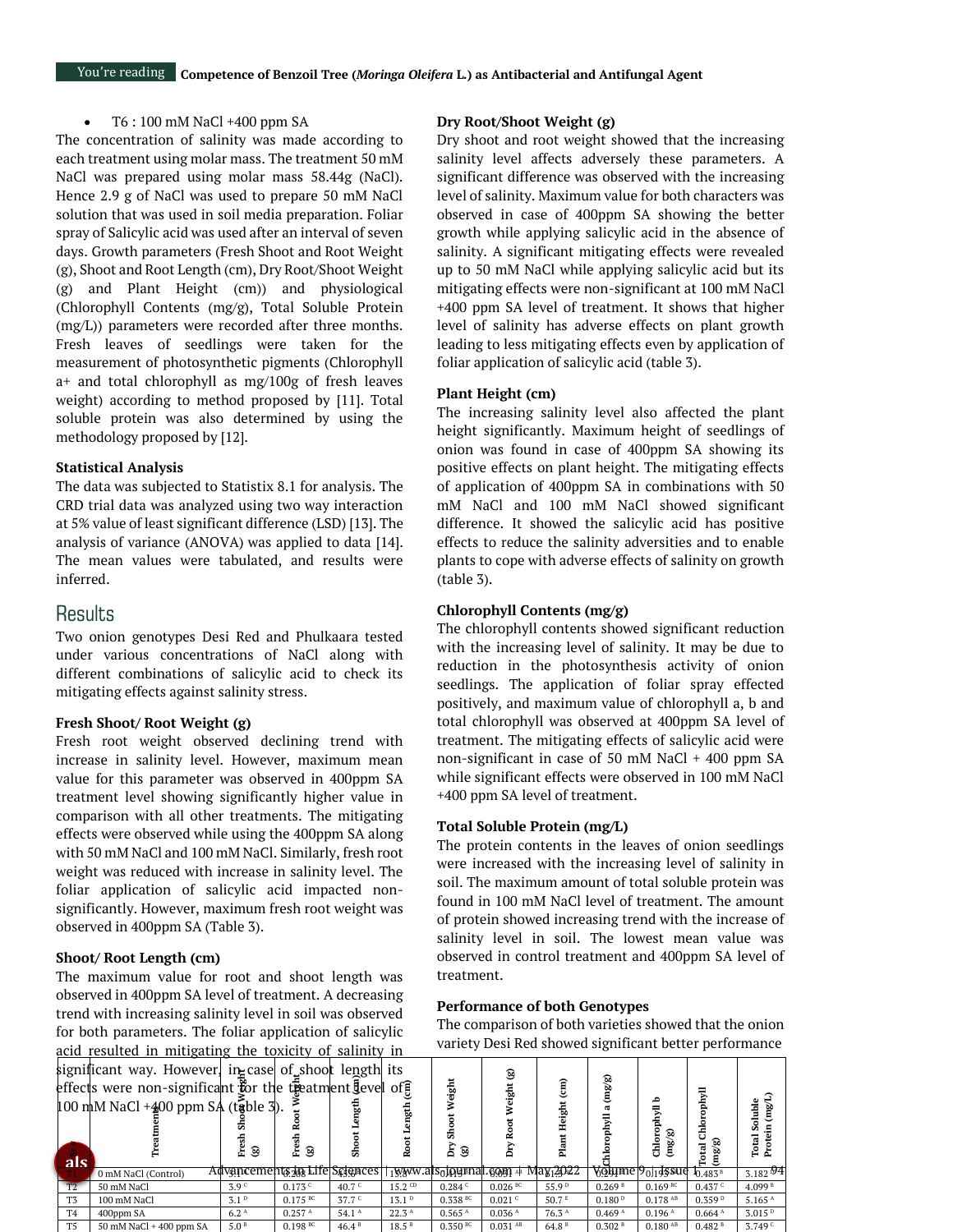in case of shoot length. On the other hand the variety Phulkaara showed significantly superior performance over Desi Red for fresh shoot/root weight, length of root, dry root weight and total soluble protein. The performance of both verities remained significantly similar for the traits dry shoot weight, plant height, chlorophyll a, b and total chlorophyll contents (table 4). The graphical representation of performance of both varieties showed that only minor difference occur in both varieties for showing their response under salt stress conditions and foliar application of salicylic acids. However, the variety Phulkaara showed little edge over Desi Red as its performance remained superior for more traits in comparison to Desi Red (Figure 1).



**Figure 1:** The Performance of Genotypes of Onion for various Biometric and Physiological Traits

The percentage as high as 12%. 7.5 % of East African haplogroup (N9a1), 5% South Asian haplogroup (M31a1, M3), 2.5% East Asian haplogroup (A+152+16362), 2.5% of African haplogroup, 2.5% of Southeastern haplogroup (B4), 2.5% of Central Asian haplogroup (C4a1), 2.5% of Southeast Asian haplogroup (R2). The genetic diversity of Wakhi population was high (0.998) with lower random match probability is (0.026) and in turn high power of discrimination (0.974) indicating rich gene pool (Table 3).

## **Discussion**

Researchers have elaborated the increasing trend of fresh shoot and root weight with the increasing of salinity level on onion crop [15]. It was found that root weight and shoot weight in onion decreases when the salinity level increases in soil [16]. It looks that with the increasing level of salinity concentration in soil the reduction in water uptake capacity of seedlings occurs. This leads to poor growth of onion crop. The toxicity of NaCl may also make the nutrients uptake imbalance leading to stunted growth in onion seedlings. Other scientists investigated that that fresh biomass of wheat plants increases significantly by applying foliar spray of salicylic acid [17]. Similar trend of fresh shoot and root weight as also observed in the research conducted on wheat cultivars under different levels of salicylic acid [18,19].

Many researchers reported that root and shoot length decreases of these parameters in their research investigation under stress conditions [15,16]. The results of current research experimentation also show agreement with results obtained by various research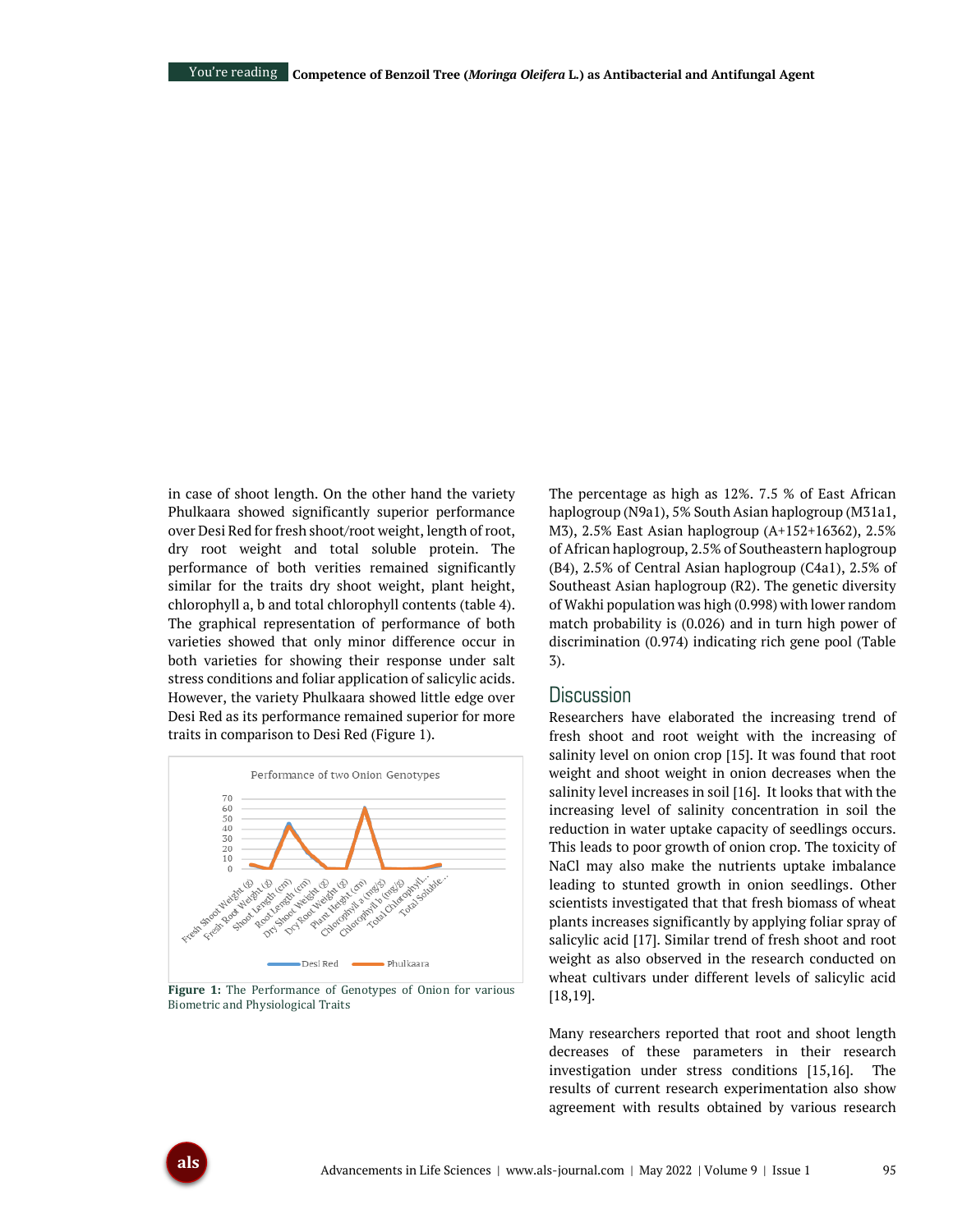trials [20,21]. Root and shoot length in wheat increases with the application of foliar application of salicylic acid. It also been found that dry and fresh weight of seedlings of wheat increased positively and significantly by foliar application of SA [17]. The application of salicylic acid also affected root length in positive and significant manner [18]. A trend of reducing dry root weight has also been studied on onion research experiments by increasing stress level in soil [15]. It found that dry and fresh weight of seedlings of wheat increased positively and significantly by foliar application of SA [22]. Dry biomass in onion also increases while applying the SA in foliar spray [23]. Increasing trend of dry biomass was also observed in wheat cultivars under various doze application of salicylic acid [22][18]. Dry matter was also enhanced by applying SA under salinity and drought stress in onion [24]. Plant height increases with the foliar application of salicylic acid [22]. It may be due to increasing photosynthesis of onion plant that enhances the growth of seedlings. It also increased positively and significantly by the application of different dozes of salicylic acid in *Dieffenbachia picta* [23,25]. In pea and other plants the plant height was also increased by application of SA [22,26,27]. The application of foliar salicylic acid caused the reduction of adverse effects of salinity level in case chlorophyll contents (mg/g)**.** The results are in line with the research made by various researchers [22][17]. It was also observed that the chlorophyll contents enhanced by using SA in foliar application mitigating the stress conditions in various varieties of wheat. Elevation of chlorophyll contents as also found by applying salicylic acid [27].

The protein contents were increased with the increase of salinity level in soil [28]. The amount of protein, with application of SA or without its application, remained same [19]. It was investigated that the application of salicylic acid did not affect the total soluble protein, previously similar results were reported [29]. However, some researchers indicated positive and significant effects of SA foliar application for total soluble proteins [30]. It was also discovered that increasing level of NaCl increased the level of soluble proteins [31]. It may be due to plant action as defense mechanism to produce more enzymes for its survival. The increasing no of enzymes leads to more protein contents. Increasing trend of soluble protein was noticed with increasing water stress level [32]. The protein level enhanced in seeds of all varieties under study with the higher level of NaCl. There are some contradictions in literature about the mechanism of mitigating effects of salicylic acid in case of total soluble protein. However, in current studies application of salicylic acid affected non-significantly and values remained at par with control treatment (table

3). It indicated that application of SA normalized the plant physiological mechanism by reducing the extra enzymes produced in stress conditions.

Yield attributing characters also influenced the total yield of the onion crop by better efficacy of photosynthesis resulting in increased dry matter which ultimately affected the total onion yield of the plants. It was also observed that foliar spray also takes part in uptake of NPK and increase the assimilation of photosynthates resulting in high vegetative production [22,27].

Salicylic acid being an important plant growth regulator has positive and significant effects to enhance the growth parameters of onion seedlings which may lead to healthy plant growth ultimately higher output of crop. The physiological parameters also showed better performance under application of salicylic acid (@400ppm) as compared to control treatments where no salicylic acid used. The salinity has severe adversities on plants that was potentially mitigated by applying salicylic acid in foliar application. This may future hope and strategy in country that may lead to improve our national yield that will lead to increase our national economy.

### Competing interest

The authors declare that there is no conflict of interest regarding the publication of this paper.

# Authors' Contribution

Dr. Rashda Naheed: designed the research experiment and supervised/ wrote manuscript. Noreen Akhtar: conceptualized and performed the research experiment. Muhammad Shahzad Afzal: wrote the manuscript and analyzed the data. Fozia Farhat: provided technical guidelines for research experimentation. Dr. Muhammad Umer Farooq: reviewing and editing.

### References

- 1. FAOSTAT. Food and agriculture organization of the united nations. http://www.fao.org/faostat/en/#data http://faostat3.fao.org/Q/QC/E. Erişim, 31.07.2018. (2018 ).
- 2. GDP. Pakistan Bureau of Statistics. Government of Pakistan. Pakistan Economic Survey: Agriculture. http://www.pbs.gov.pk/content/agriculture-statistics. (2021); pp: 25.
- 3. USNOA. US National onion association. History of onions. Greely CO. . (2011); Retrieved 23 January 2011.
- 4. A Shama M, AM Moussa S, I Abo El Fadel N. Salicylic acid efficacy on resistance of garlic plants (Allium sativum, L.) to water salinity stress on growth, yield and its quality. Alexandria Science Exchange Journal, (2016); 37(April-June): 165-174.
- 5. Gawade B, Sirohi A. Induction of resistance in eggplant (Solanum melongena) by salicylic acid against root-knot nematode, Meloidogyne incognita. Indian Journal of Nematology, (2011); 41(2): 201-205.